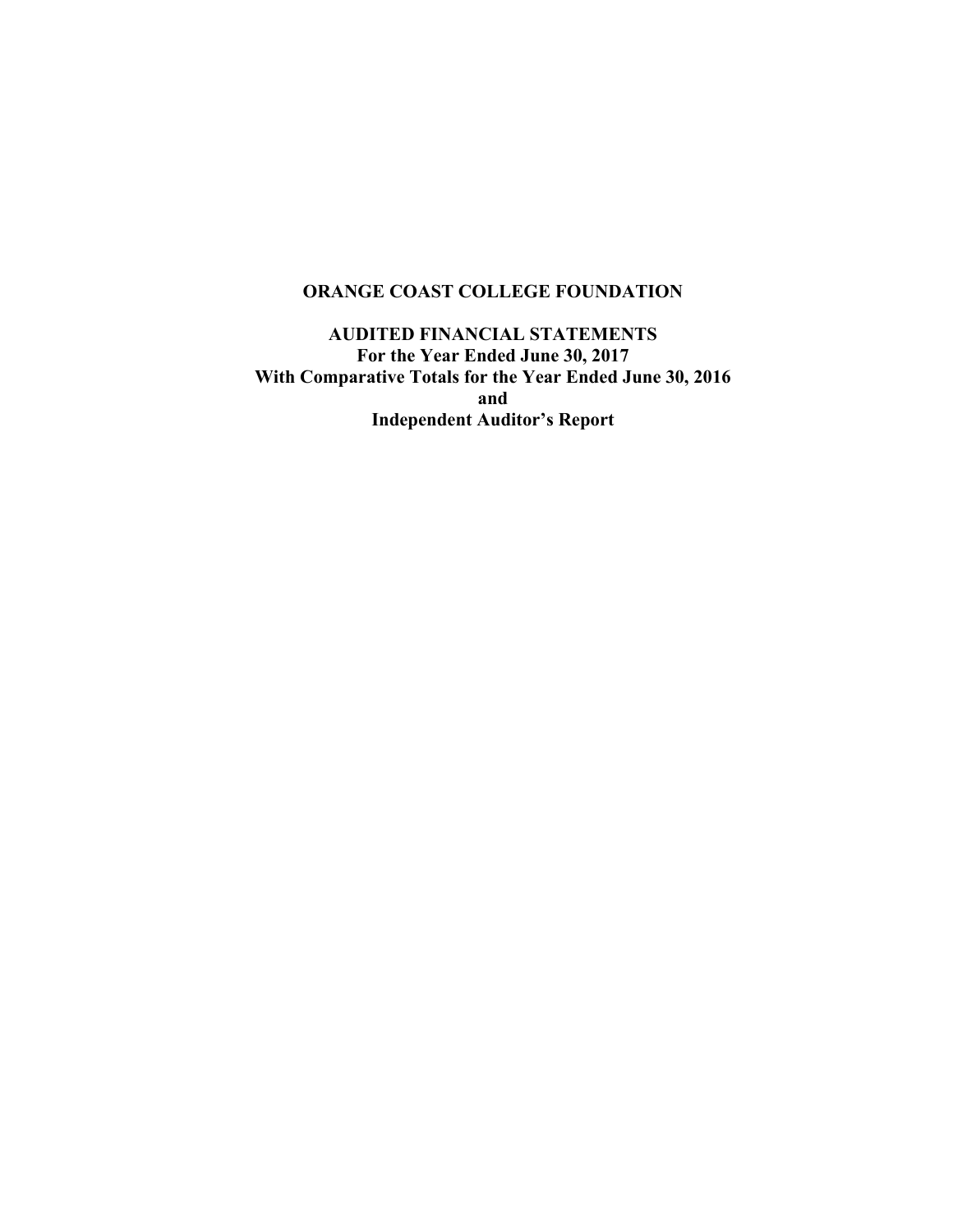# **TABLE OF CONTENTS**

# June 30, 2017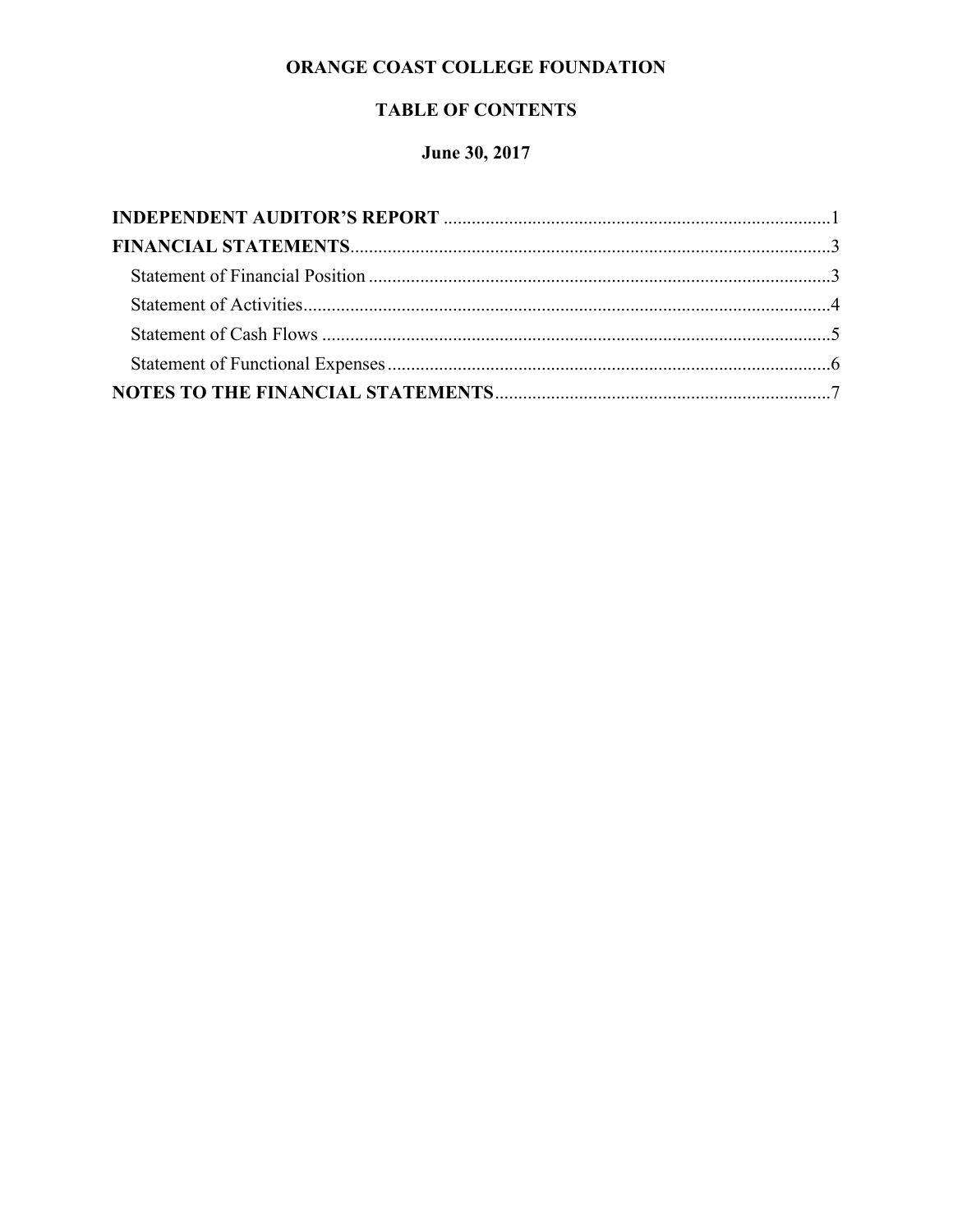

CliftonLarsonAllen LLP CLAconnect.com

# **INDEPENDENT AUDITOR'S REPORT**

Board of Directors Orange Coast College Foundation 2701 Fairview Road Costa Mesa, CA 92626

We have audited the accompanying financial statements of the Orange Coast College Foundation (the Foundation), a component unit of the Coast Community College District, which comprise the statement of financial position as of June 30, 2017, and the related statements of activities, cash flows and functional expenses for the year then ended, and the related notes to the financial statements.

# **Management's Responsibility for the Financial Statements**

Management is responsible for the preparation and fair presentation of these financial statements in accordance with accounting principles generally accepted in the United States of America; this includes the design, implementation, and maintenance of internal control relevant to the preparation and fair presentation of financial statements that are free from material misstatement, whether due to fraud or error.

# **Auditor's Responsibility**

Our responsibility is to express an opinion on these financial statements based on our audit. We conducted our audit in accordance with auditing standards generally accepted in the United States of America. Those standards require that we plan and perform the audit to obtain reasonable assurance about whether the financial statements are free of material misstatement.

An audit involves performing procedures to obtain evidence about the amounts and disclosures in the financial statements. The procedures selected depend on the auditor's judgment, including the assessment of the risks of material misstatement of the financial statements, whether due to fraud or error. In making those risk assessments, the auditor considers internal control relevant to the Foundation's preparation and fair presentation of the financial statements in order to design audit procedures that are appropriate in the circumstances, but not for the purpose of expressing an opinion on the effectiveness of the Foundation's internal control. Accordingly, we express no such opinion. An audit also includes evaluating the appropriateness of accounting policies used and the reasonableness of significant accounting estimates made by management, as well as evaluating the overall presentation of the financial statements.

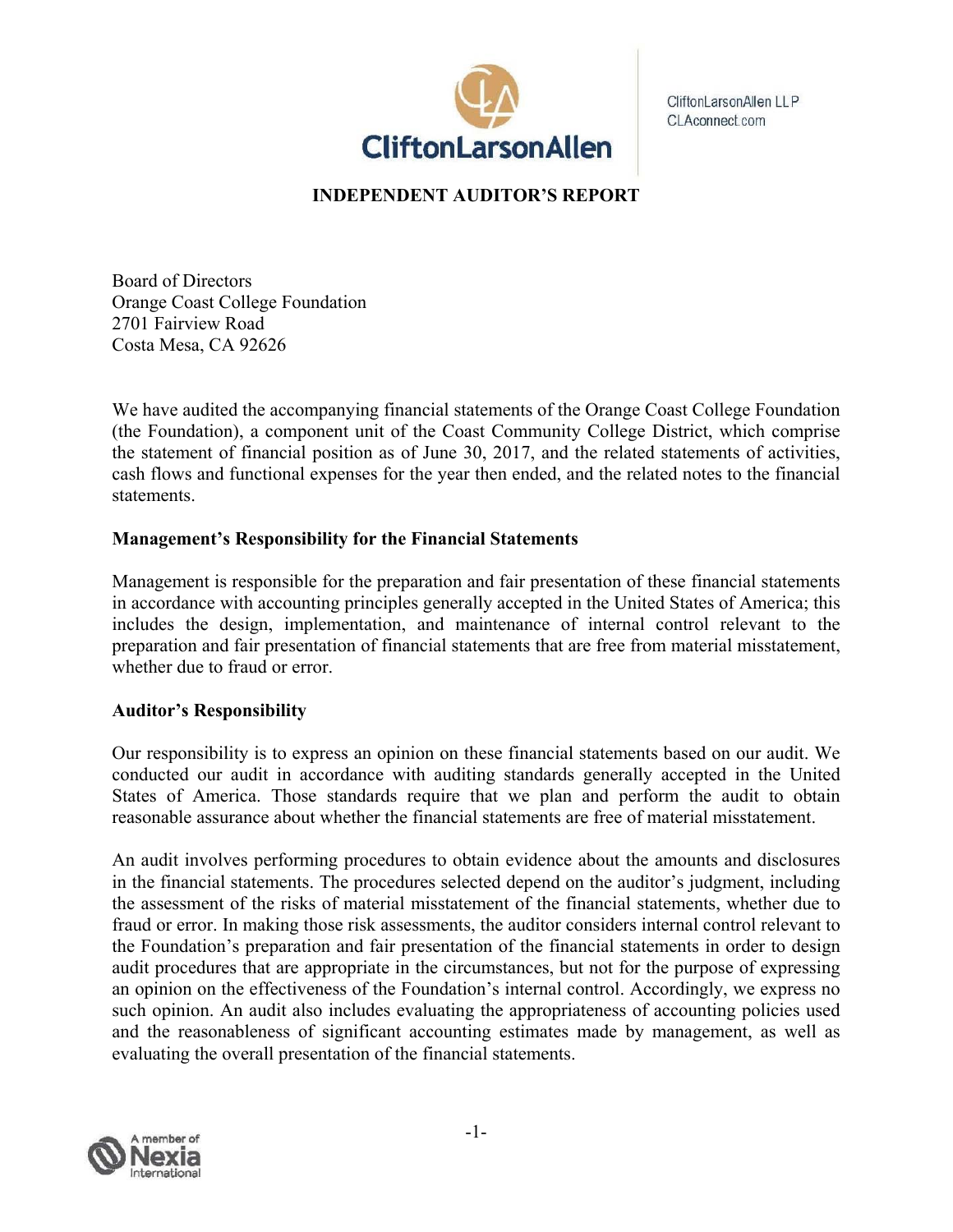We believe that the audit evidence we have obtained is sufficient and appropriate to provide a basis for our audit opinion.

# **Opinion**

In our opinion, the financial statements referred to in this letter present fairly, in all material respects, the financial position of the Orange Coast College Foundation as of June 30, 2017, and the changes in net assets and its cash flows for the year then ended in accordance with accounting principles generally accepted in the United States of America.

## **Prior Period Summarized Comparative Information**

The June 30, 2016 financial statements were audited by Vicenti, Lloyd & Stutzman, LLP, whose practice became a part of CliftonLarsonAllen LLP as of June 1, 2017, and whose report dated December 13, 2016 expressed an unmodified opinion on those statements. In our opinion, the summarized comparative information presented herein as of and for the fiscal year ended June 30, 2016, is consistent, in all material respects, with the audited financial statements from which it has been derived.

Clifton Larson Allen LLP

CliftonLarsonAllen LLP Glendora, California February 5, 2017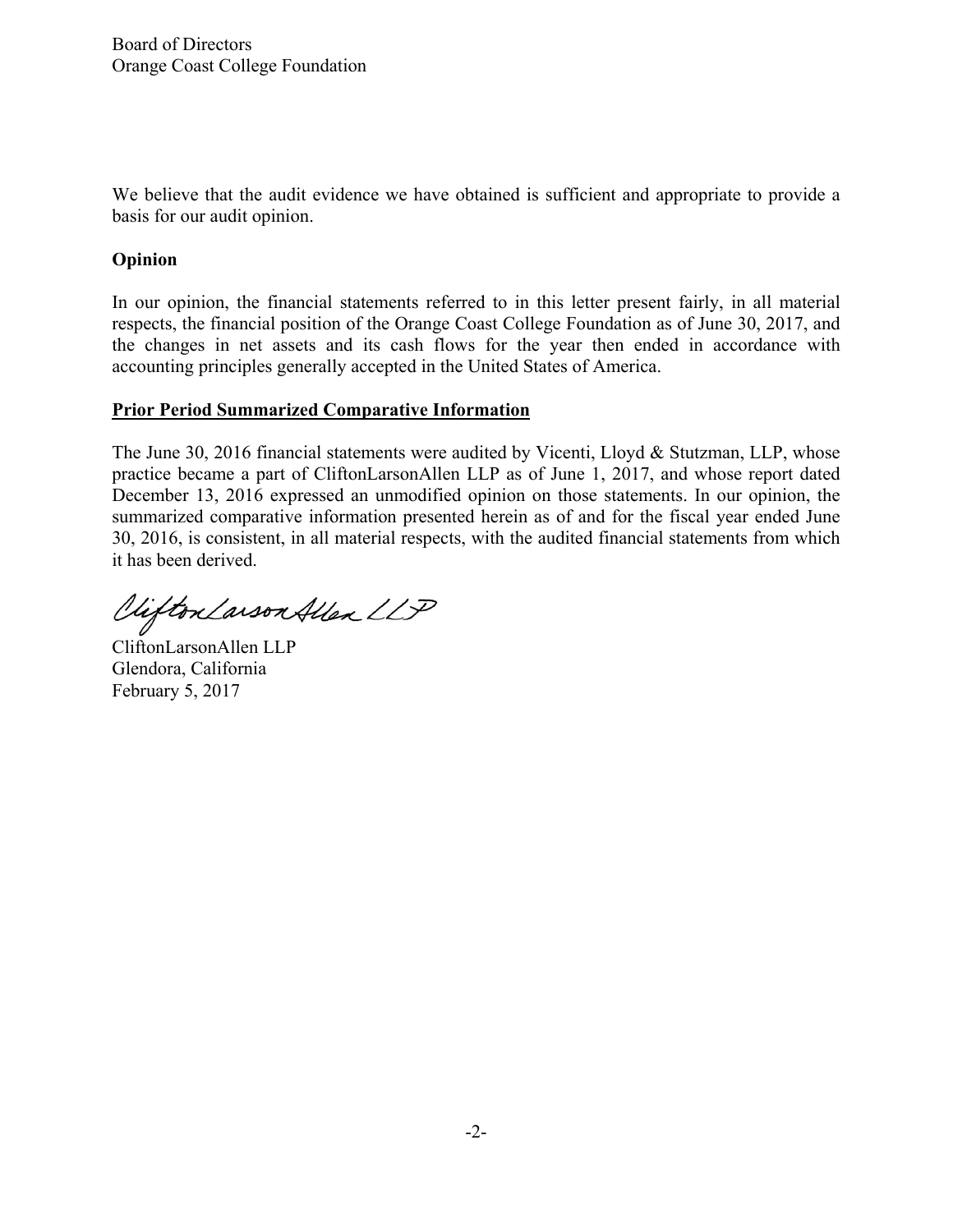# **STATEMENT OF FINANCIAL POSITION June 30, 2017**  *With Comparative Totals at June 30, 2016*

|                                         | June 30, 2017  | June 30, 2016 |  |
|-----------------------------------------|----------------|---------------|--|
| <b>Assets</b>                           |                |               |  |
| <b>Current Assets:</b>                  |                |               |  |
| Cash and cash equivalents               | S<br>1,367,233 | \$<br>933,471 |  |
| Accounts receivable                     | 700            | 1,739         |  |
| Notes receivable - current portion      | 13,927         | 25,567        |  |
| Pledges receivable                      | 140,000        | 200,000       |  |
| Other Assets                            | 25,000         | 25,000        |  |
| <b>Total Current Assets</b>             | 1,546,860      | 1,185,777     |  |
| <b>Non-Current Assets:</b>              |                |               |  |
| Notes receivable - long-term portion    | 26,854         | 38,914        |  |
| Pledges receivable, net of discount     | 105,574        | 37,174        |  |
| Receivable for split interest agreement | 479,361        | 331,856       |  |
| Investments, at fair value              | 18,189,977     | 14,764,087    |  |
| Assets held for sale                    | 101,648        | 98,298        |  |
| Property and equipment, net             | 7,822,166      | 6,659,128     |  |
| <b>Total Non-Current Assets</b>         | 26,725,580     | 21,929,457    |  |
| <b>Total Assets</b>                     | \$28,272,440   | \$23,115,234  |  |
| <b>Liabilities and Net Assets</b>       |                |               |  |
| <b>Current Liabilities:</b>             |                |               |  |
| Accounts payable                        | \$<br>54,326   | \$<br>64,364  |  |
| Charter deposits                        | 250,000        |               |  |
| Due to Coast Community College District | 94,496         | 34,851        |  |
| <b>Total Current Liabilities</b>        | 398,822        | 99,215        |  |
| <b>Net Assets:</b>                      |                |               |  |
| Unrestricted                            | 1,000,632      | 998,474       |  |
| Temporarily restricted                  | 26,872,986     | 22,017,545    |  |
| <b>Total Net Assets</b>                 | 27,873,618     | 23,016,019    |  |
| <b>Total Liabilities and Net Assets</b> | \$28,272,440   | \$23,115,234  |  |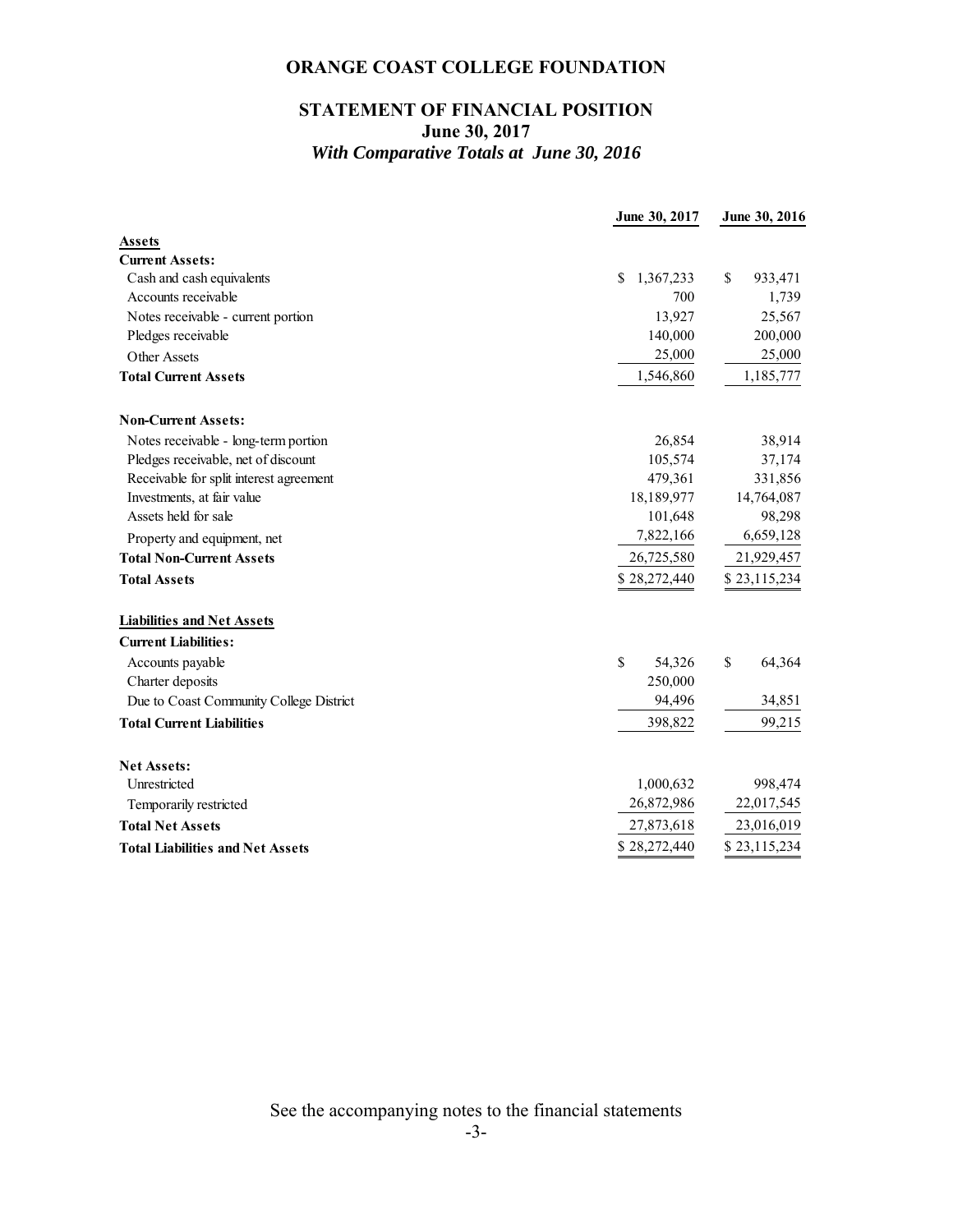# **STATEMENT OF ACTIVITIES For the Year Ended June 30, 2017**  *With Comparative Totals for the Year Ended June 30, 2016*

|                                               |                 | June 30, 2017 |                 | June 30, 2016   |
|-----------------------------------------------|-----------------|---------------|-----------------|-----------------|
|                                               |                 | Temporarily   |                 |                 |
|                                               | Unrestricted    | Restricted    | Total           | Total           |
| <b>Support and Revenue</b>                    |                 |               |                 |                 |
| Support                                       |                 |               |                 |                 |
| Contributions                                 | \$<br>70,133    | \$3,587,648   | 3,657,781<br>S. | 2,172,575<br>S. |
| Special events                                |                 |               |                 | 39,147          |
| Sales                                         |                 | 71,955        | 71,955          | 56,858          |
| Management fees                               | 87,513          |               | 87,513          | 58,433          |
| Miscellaneous revenue                         |                 | 60,072        | 60,072          | 58,629          |
| Donated property and equipment                |                 | 3,810,797     | 3,810,797       | 4,976,012       |
| Donated services                              | 521,724         |               | 521,724         | 557,748         |
| Donated facilities                            | 1,658           |               | 1,658           | 1,658           |
| <b>Total Support</b>                          | 681,028         | 7,530,472     | 8,211,500       | 7,921,060       |
| Other income, gains and losses                |                 |               |                 |                 |
| Charter fees                                  | 831,688         |               | 831,688         | 804,170         |
| Loss on sale of donated assets                |                 | (179, 108)    | (179, 108)      | (292, 474)      |
| Gain on sale of fixed assets                  |                 | 50,425        | 50,425          | 10,889          |
| Investment income, net of expenses            | 25,604          | 345,826       | 371,430         | 315,783         |
| Realized gain (loss) on investments           | 101,554         | 223,916       | 325,470         | (35,608)        |
| Unrealized gain (loss) on investments         |                 | 1,221,820     | 1,221,820       | (302, 676)      |
| Change in value for split interest agreements |                 | 2,068         | 2,068           | (36, 676)       |
| <b>Total Other Income, Gains, and Losses</b>  | 958,846         | 1,664,947     | 2,623,793       | 463,408         |
| Total revenues before net                     |                 |               |                 |                 |
| assets released from restrictions             | 1,639,874       | 9,195,419     | 10,835,293      | 8,384,468       |
| Net assets released from restrictions         | 4,339,978       | (4,339,978)   |                 |                 |
|                                               |                 |               |                 |                 |
| <b>Total Support and Revenue</b>              | 5,979,852       | 4,855,441     | 10,835,293      | 8,384,468       |
| <b>Operating Expenses</b>                     |                 |               |                 |                 |
| Program services                              | 5,487,418       |               | 5,487,418       | 4,568,367       |
| Supporting services                           |                 |               |                 |                 |
| Management and general                        | 380,714         |               | 380,714         | 364,852         |
| Fundrasing                                    | 109,562         |               | 109,562         | 126,004         |
| <b>Total Expenses</b>                         | 5,977,694       |               | 5,977,694       | 5,059,223       |
| Change in net assets                          | 2,158           | 4,855,441     | 4,857,599       | 3,325,245       |
| <b>Net Assets</b>                             |                 |               |                 |                 |
| Beginning of year                             | 998,474         | 22,017,545    | 23,016,019      | 19,690,774      |
| End of year                                   | 1,000,632<br>\$ | \$26,872,986  | \$27,873,618    | \$23,016,019    |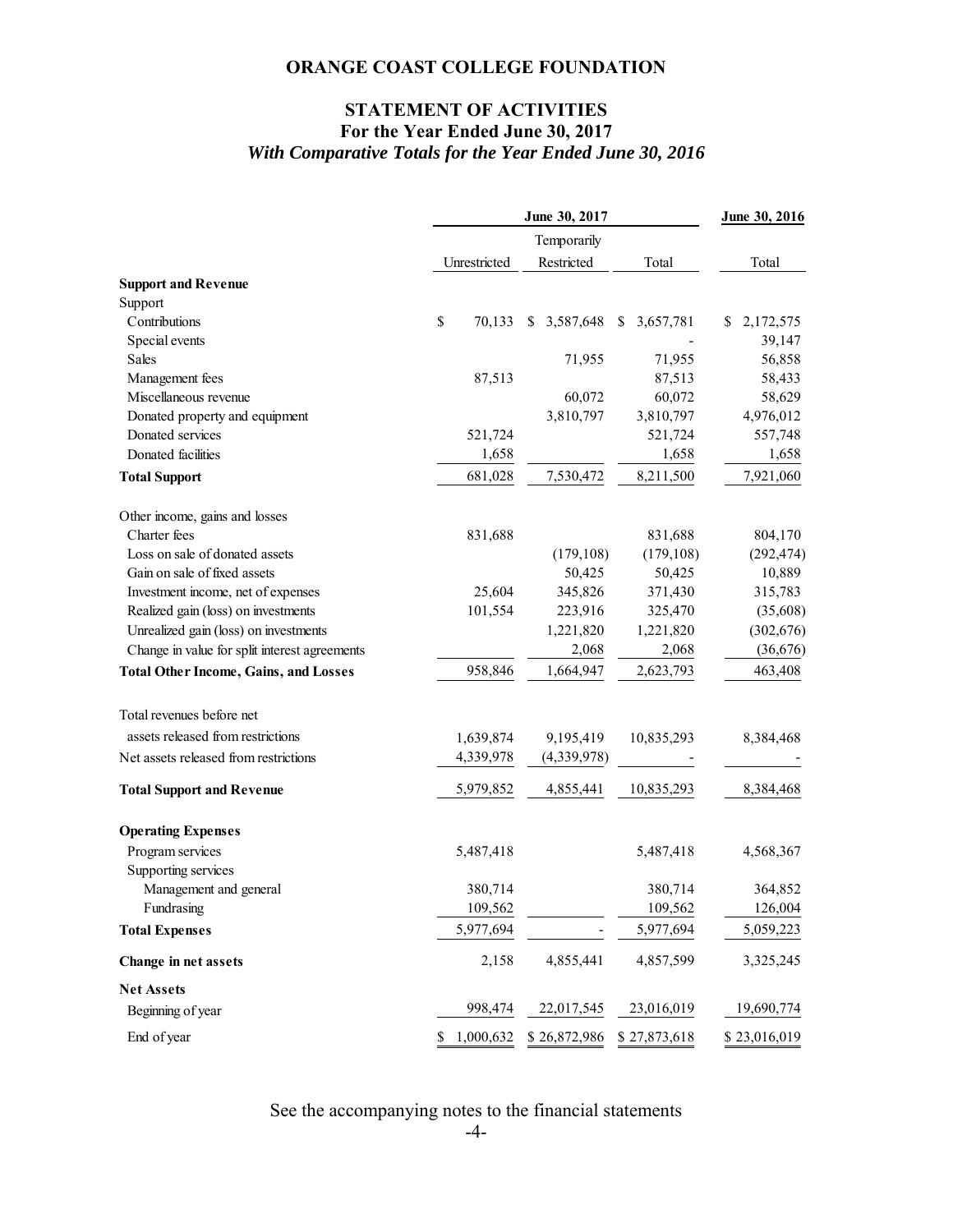# **STATEMENT OF CASH FLOWS For the Year Ended June 30, 2017**  *With Comparative Totals for the Year Ended June 30, 2016*

|                                                                                              | June 30, 2017   | June 30, 2016          |
|----------------------------------------------------------------------------------------------|-----------------|------------------------|
| Cash flows from operating activities                                                         |                 |                        |
| Contributions and special events                                                             | \$<br>3,393,920 | \$2,180,119            |
| Interest                                                                                     | 371,430         | 315,783                |
| Operations                                                                                   | 963,715         | 919,657                |
| Payments to/on behalf of employees                                                           | (291, 518)      | (422, 495)             |
| Payments to suppliers                                                                        | (1,734,085)     | (1,929,588)            |
| Payments to/on behalf of students for scholarships                                           | (1,042,783)     | (710, 410)             |
| Net cash provided by operating activities                                                    | 1,660,679       | 353,066                |
| Cash flows from investing activities                                                         |                 |                        |
| Proceeds from sale of boats and equipment                                                    | 397,234         | 517,672                |
| Acquisitions of boats and equipment                                                          | (22,010)        | (40, 348)              |
| Purchase of investments                                                                      | (3,883,700)     | (2,528,773)            |
|                                                                                              | 2,281,559       | 2,375,562              |
| Proceeds from sale of investment                                                             |                 |                        |
| Net cash provided (used) by investing activities                                             | (1,226,917)     | 324,113                |
| Net increase in cash and cash equivalents                                                    | 433,762         | 677,179                |
| Cash and cash equivalents, beginning of year                                                 | 933,471         | 256,292                |
| Cash and cash equivalents, end of year                                                       | 1,367,233<br>S. | \$<br>933,471          |
| Reconcilliation of change in net assets to cash provided (used) by operating activities      |                 |                        |
| Change in net assets                                                                         | \$<br>4,857,599 | 3,325,245<br>\$        |
| Adjustment to reconcile change in net assets to cash provided (used) by operating activities |                 |                        |
| Depreciation expense                                                                         | 1,866,111       | 1,197,095              |
| Realized and unrealized (gain) loss on investments                                           | (1, 547, 290)   | 338,284                |
| Non-cash contributions received                                                              | (3,810,797)     | (4,976,012)            |
| Loss on sale of donated items                                                                | 179,108         | 292,474                |
| Gain on sale of fixed assets                                                                 | (50, 425)       | (10, 889)              |
| Change in value of split-interest agreement                                                  | (2,068)         | 36,676                 |
| Change in assets - (increase)/decrease:                                                      |                 |                        |
| Accounts receivable                                                                          | 1,039           | 58,933                 |
| Pledge receivable                                                                            | (8,400)         | 43,726                 |
| Contribution receivable from split-interest agreement                                        | (147, 505)      |                        |
| Notes receivable                                                                             | 23,700          |                        |
| Change in liabilities - increase/(decrease):                                                 |                 |                        |
| Accounts payable                                                                             | (10,038)        | 33,887                 |
| Charter deposits                                                                             | 250,000         |                        |
| Due to Coast Community College District                                                      | 59,645          | 13,647                 |
| Net cash provided by operating activities                                                    | 1,660,679<br>\$ | $\mathbb S$<br>353,066 |
| Non-cash investments activities include:                                                     |                 |                        |
| Equipment                                                                                    | 3,678,102<br>\$ | 4,841,750<br>S         |
| Stock donations                                                                              | 132,695         | 134,262                |
| Net non-cash investment activities                                                           | \$ 3,810,797    | \$4,976,012            |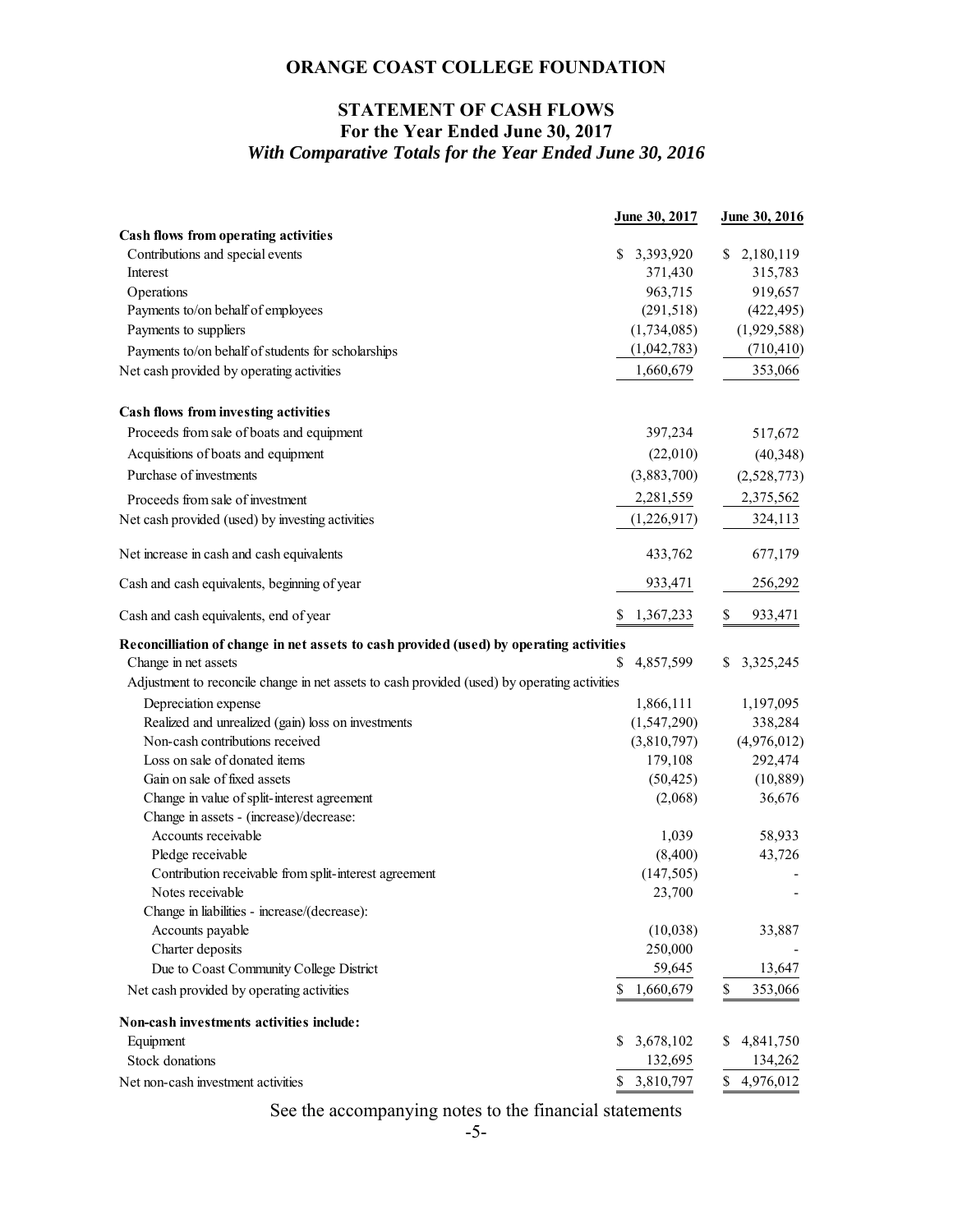# **STATEMENT OF FUNCTIONAL EXPENSES For the Year Ended June 30, 2017**  *With Comparative Totals for the Year Ended June 30, 2016*

|                           |    | June 30, 2017 |    |            |               |             | June 30, 2016 |           |                 |
|---------------------------|----|---------------|----|------------|---------------|-------------|---------------|-----------|-----------------|
|                           |    | Program       |    | Management |               |             |               |           |                 |
|                           |    | Services      |    | & Services |               | Fundraising |               | Total     | Total           |
| Donated services          | \$ | 187,821       | \$ | 224,341    | <sup>\$</sup> | 109,562     | <sup>\$</sup> | 521,724   | \$<br>557,748   |
| Donated facilities        |    | 1,658         |    |            |               |             |               | 1,658     | 1,658           |
| Donated equipment         |    | 132,695       |    |            |               |             |               | 132,695   | 134,262         |
| Scholarships and grants   |    | 1,042,783     |    |            |               |             |               | 1,042,783 | 710,410         |
| Salaries and benefits     |    | 351,163       |    |            |               |             |               | 351,163   | 436,142         |
| Services - broker fees    |    | 83,515        |    |            |               |             |               | 83,515    | 151,768         |
| Advertising and promotion |    | 8,684         |    | 200        |               |             |               | 8,884     | 8,080           |
| Office expenses           |    | 77,417        |    | 15,719     |               |             |               | 93,136    | 91,815          |
| Occupancy                 |    | 216,127       |    |            |               |             |               | 216,127   | 148,797         |
| Travel                    |    | 52,793        |    | 620        |               |             |               | 53,413    | 59,611          |
| Conference and meetings   |    | 1,148         |    | 2,090      |               |             |               | 3,238     | 5,172           |
| Depreciation              |    | 1,866,111     |    |            |               |             |               | 1,866,111 | 1,197,095       |
| Insurance                 |    |               |    | 12,147     |               |             |               | 12,147    | 11,079          |
| Equipment                 |    | 610,750       |    | 18,835     |               |             |               | 629,585   | 849,283         |
| Hospitality               |    | 30,434        |    | 7,420      |               |             |               | 37,854    | 52,011          |
| Management fees           |    | 83,543        |    | 3,970      |               |             |               | 87,513    | 58,433          |
| Bank charges and fees     |    | 93,564        |    | 1,437      |               |             |               | 95,001    | 76,265          |
| Contract services         |    | 63,107        |    |            |               |             |               | 63,107    | 89,453          |
| Special events            |    |               |    |            |               |             |               |           | 1,498           |
| Program expenses          |    | 478,750       |    |            |               |             |               | 478,750   | 304,814         |
| Other expenses            |    | 105,355       |    | 93,935     |               |             |               | 199,290   | 113,829         |
| <b>Total</b>              | S  | 5,487,418     | \$ | 380,714    | \$            | 109,562     | \$            | 5,977,694 | \$<br>5,059,223 |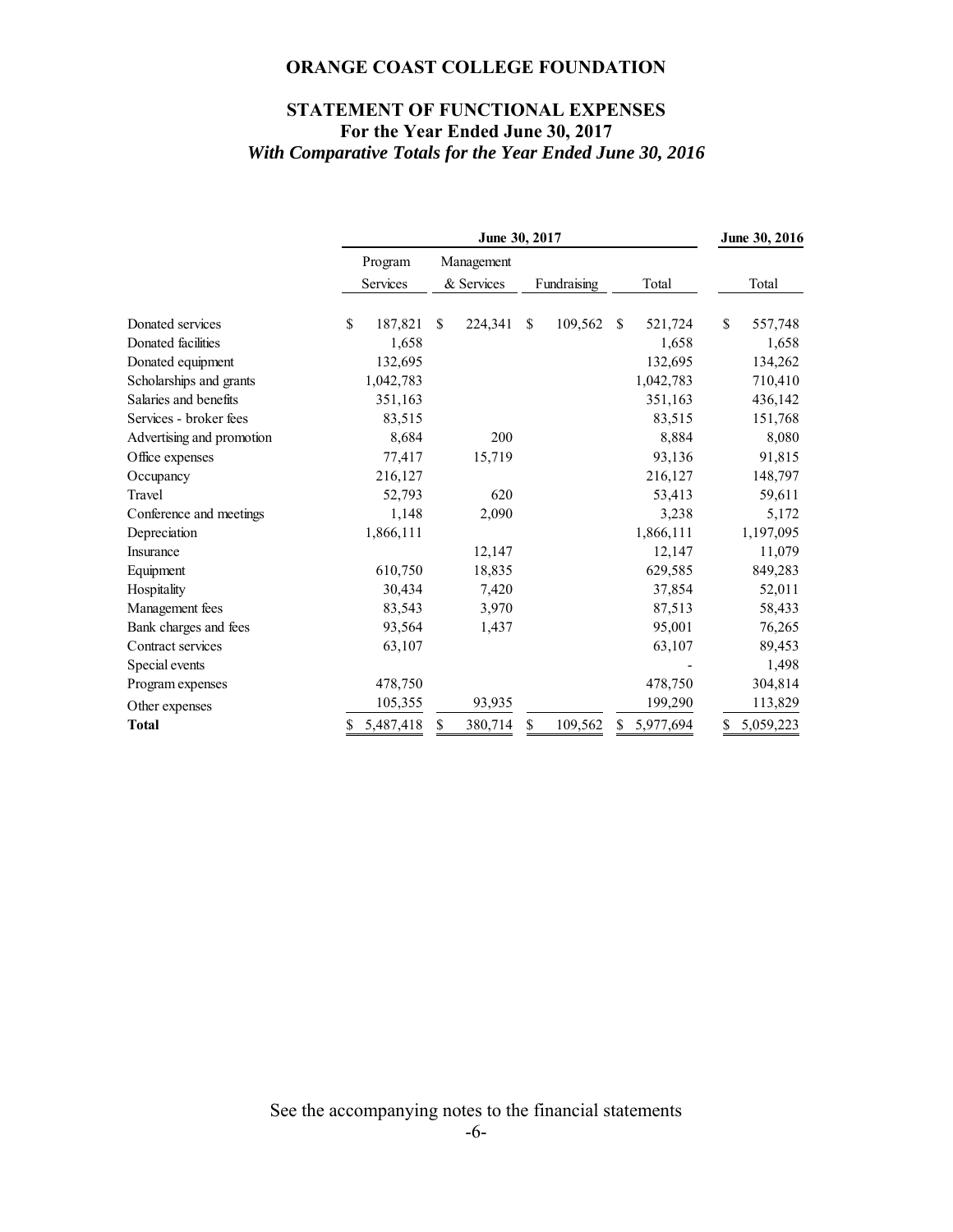## **NOTES TO THE FINANCIAL STATEMENTS For the Year Ended June 30, 2017**  *With Comparative Totals for the Year Ended June 30, 2016*

### **NOTE 1: ORGANIZATION**

The Orange Coast College Foundation (the Foundation) is a non-profit public benefit corporation organized under the Non-profit Public Corporation Law of the State of California. The Foundation was incorporated on August 7, 1984 with the express purpose of promoting and assisting the educational programs of Orange Coast College (the College) in accordance with the mission, policies and priorities of the College as administered by its President. The Foundation conducts its operations in conformity with general regulations established by the Coast Community College District (the District) as required by the Education Code Section 72672(c). The members of the Foundation's Board of Directors are composed of members from the local community. The Foundation maintains boats, many of which were donated, to use in the educational programs at the College.

# **NOTE 2: SUMMARY OF SIGNIFICANT ACCOUNTING POLICIES**

#### **Basis of Accounting**

These financial statements of the Foundation have been prepared on the accrual basis of accounting.

#### **Classification of Net Assets**

The Foundation reports information regarding its financial position and activities according to three classes of net assets as follows:

#### **Unrestricted net assets**

Net assets not subject to donor imposed stipulations.

#### **Temporarily restricted net assets**

Net assets subject to donor-imposed stipulations that may or will be met, either by actions of the Foundation and/or the passage of time. When a restriction expires, temporarily restricted net assets are reclassified to unrestricted net assets and reported in the statement of activities as net assets released from restrictions. Temporarily restricted net assets are restricted for scholarship and educational program funds.

#### **Permanently restricted net assets**

Net assets subject to donor-imposed stipulations that they be maintained permanently by the Foundation. The Foundation has no permanently restricted net assets.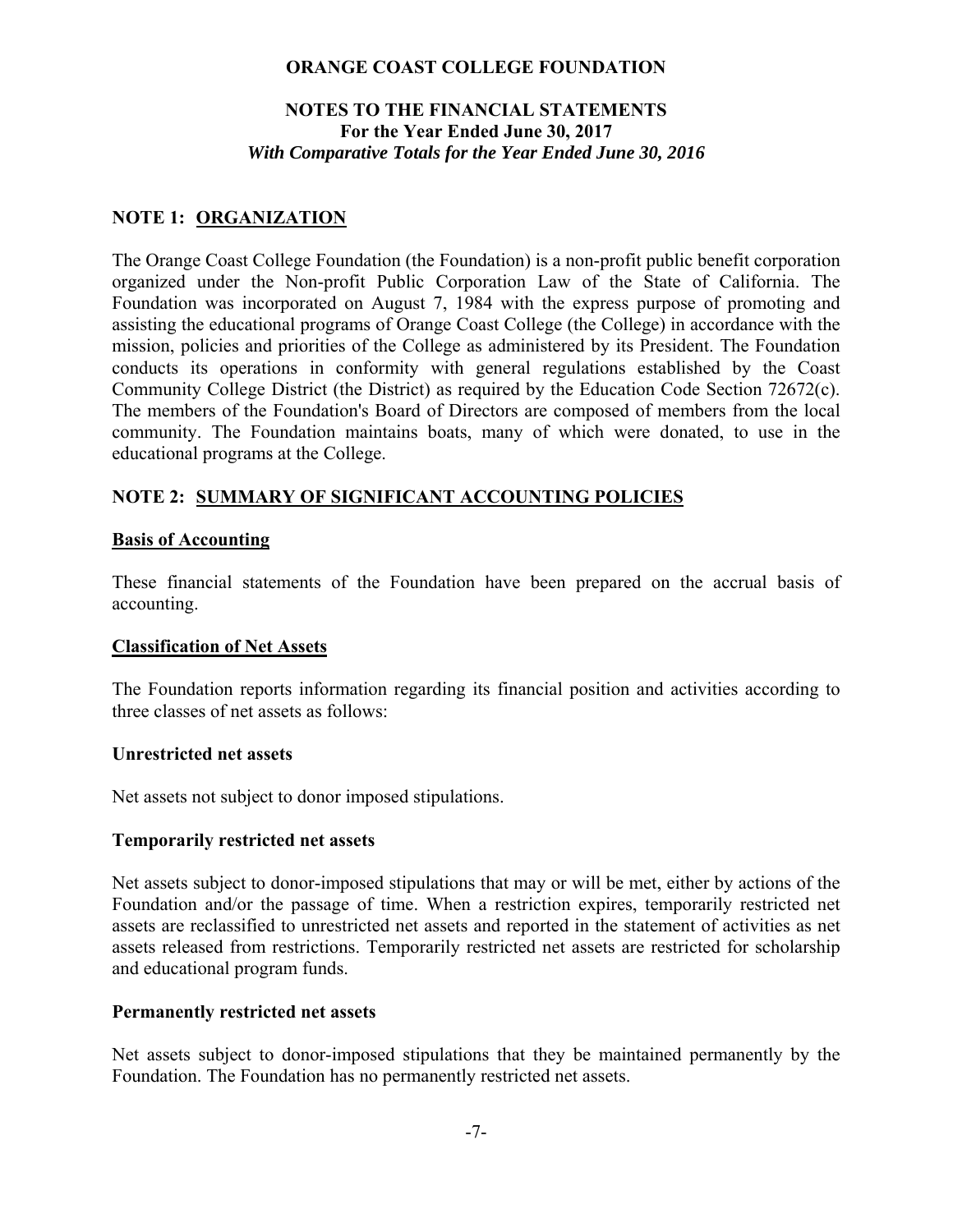# **NOTES TO THE FINANCIAL STATEMENTS For the Year Ended June 30, 2017**  *With Comparative Totals for the Year Ended June 30, 2016*

# **NOTE 2: SUMMARY OF SIGNIFICANT ACCOUNTING POLICIES**

## **Cash and Cash Equivalents**

Cash and cash equivalents are considered to be all cash available for immediate use and cash held for investment. Cash and cash equivalents consist of cash in interest bearing bank accounts and money market funds.

## **Pledges Receivable**

Unconditional promises to give that are expected to be collected within one year are recorded at net realizable value. Unconditional pledges that are greater than \$50,000 and due in more than one year are recognized at fair value using present value discount rate of 2.10%. Amortization of the discount is included in contribution revenue.

Management has reviewed the collectability of these pledges and determines the balances to be fully collectable. A plan to regularly evaluate pledges receivable and the potential collectability is in place and reviewed throughout the year.

#### **Investments**

Investments in marketable securities with readily determinable fair values and all investments in debt securities are valued at their fair values in the statement of financial position. Investment income (interest and dividends) is included in the change in net assets from operations unless the income or loss is restricted by donor or law.

#### **Split Interest Agreement**

The Foundation is the beneficiary of a charitable remainder trust. The terms and discount rates for this agreement is based upon the life expectancy of the donor(s) and present value tables provided by the Internal Revenue Service for determining the amount of the charitable contribution. The charitable remainder trust is administered by a third-party. Assets associated with the split-interest agreement are recognized at the present value of the estimated future benefits of the agreement.

#### **Property and Equipment**

Property and equipment are stated at cost. Donated property is recorded at its estimated fair value at the date of receipt, which is then treated as cost. The Foundation maintains a capitalization threshold of \$500. The costs of normal maintenance and repairs that do not add to the value of an asset or significantly extend an asset's life are not capitalized.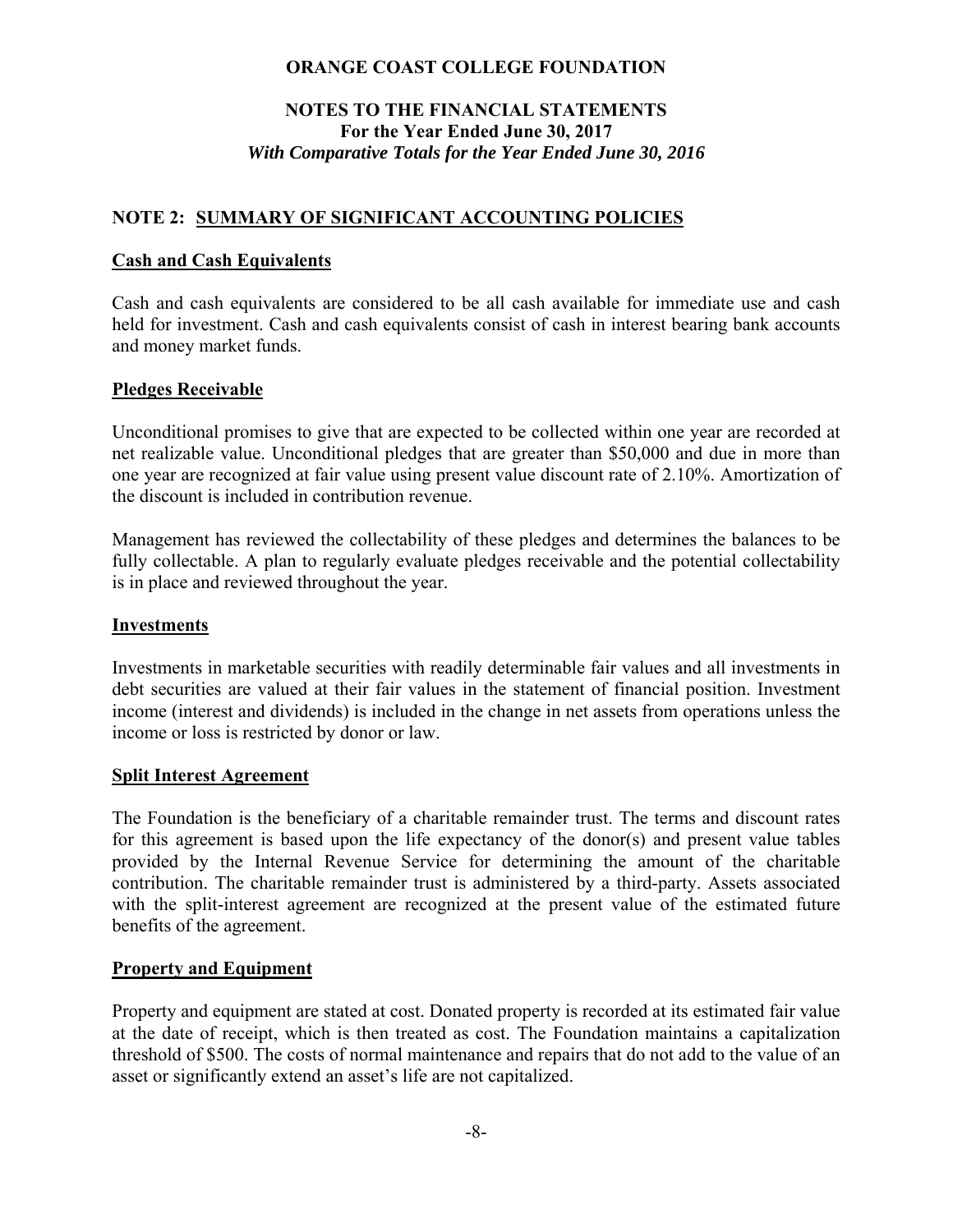# **NOTES TO THE FINANCIAL STATEMENTS For the Year Ended June 30, 2017**  *With Comparative Totals for the Year Ended June 30, 2016*

# **NOTE 2: SUMMARY OF SIGNIFICANT ACCOUNTING POLICIES**

Depreciation is computed on the straight-line basis over the estimated useful life of the assets. The estimated useful life for property and equipment is 5-10 years.

#### **Accounts Payable**

Accounts payable consists of amounts due to vendors, but not yet disbursed during the fiscal year.

#### **Functional Allocation of Expenses**

The costs of providing the various programs and supporting services have been summarized on a functional basis in the statement of activities. Accordingly, certain costs have been allocated among the programs and supporting services benefited.

#### **Estimates**

The preparation of financial statements in conformity with accounting principles generally accepted in the United States of America require management to make estimates and assumptions that affect certain reported amounts and disclosures. Accordingly, actual results could differ from those estimates.

#### **Contributions**

Contributions, including unconditional promises to give, are recorded when made. All contributions are available for unrestricted use unless specifically restricted by the donor. Conditional promises to give are recognized when the conditions on which they depend are substantially met. Unconditional promises to give due in the next year are recorded at their net realizable value. Unconditional promises to give due in subsequent years are reported at their net realizable value, using risk-free interest rates applicable to the years in which the promises are to be received.

Donations, other than cash are recorded at estimated fair value at the time of the donation.

#### **Management Fee**

The Foundation serves the Orange Coast College campus clubs, departments, and organizations by managing funds for scholarships and other purposes to promote education. These funds are assessed an annual management fee to cover the stewardship and administrative expenses. This fee is recognized as unrestricted income.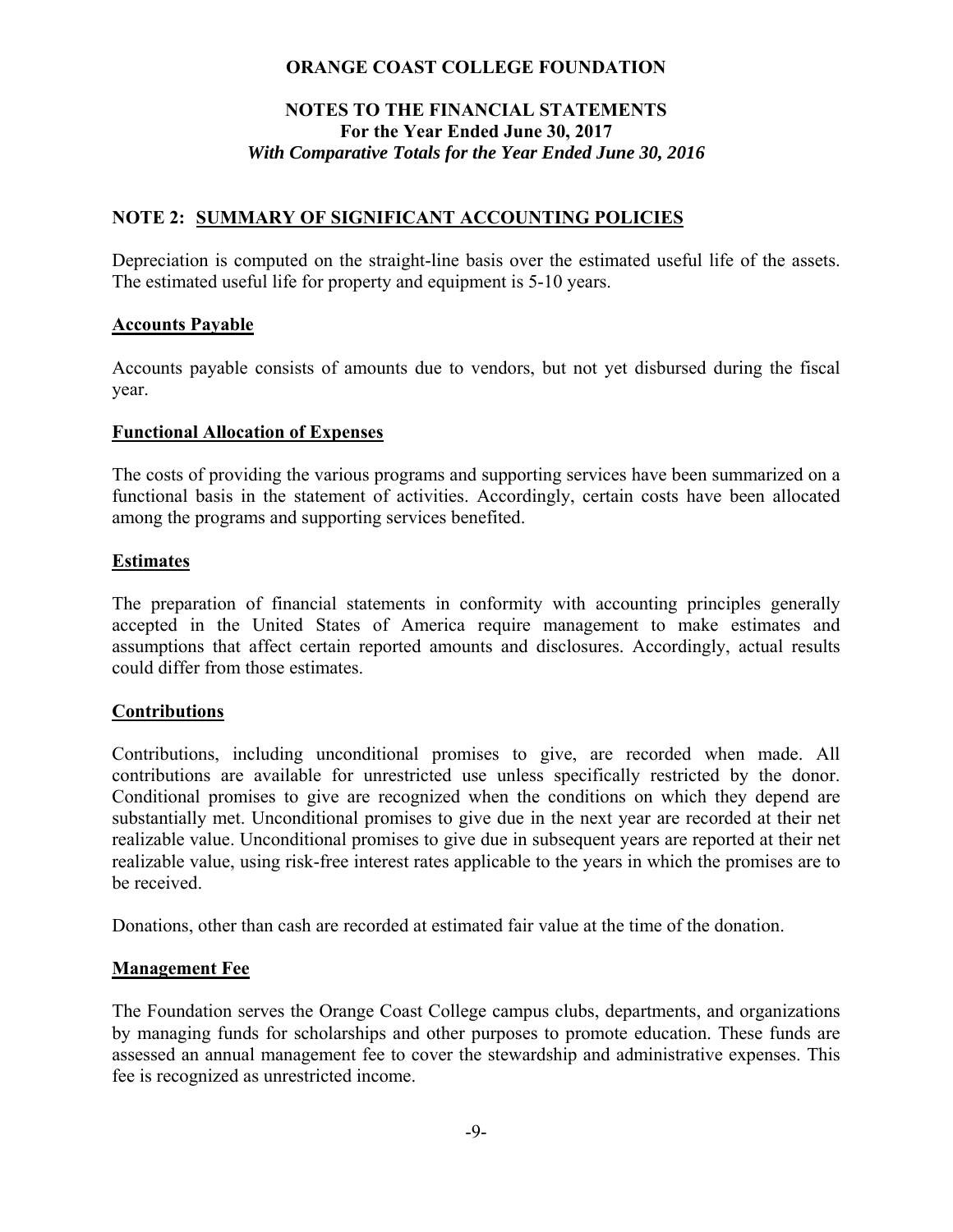# **NOTES TO THE FINANCIAL STATEMENTS For the Year Ended June 30, 2017**  *With Comparative Totals for the Year Ended June 30, 2016*

# **NOTE 2: SUMMARY OF SIGNIFICANT ACCOUNTING POLICIES**

## **Comparative Totals**

The financial statements and notes include certain prior-year summarized comparative information in total, but not by net assets class. Accordingly, such information should be read in conjunction with the Foundation's financial statements for the year ended June 30, 2016.

## **Donated Property and Equipment**

Donated property and equipment are reflected as contributions in the accompanying statements at their estimated value at date of donation. For donated items with estimated values of \$5,000 or higher an appraisal is provided by the donor. This appraised value is the basis for the value recognized for the in-kind contribution.

#### **Income Taxes**

The Foundation qualifies as a tax exempt organization under the Internal Revenue Code Section 501 (c)(3) and California Revenue and Taxation Code 23701d.

The Foundation has evaluated its tax positions and the certainty as to whether those positions will be sustained in the event or any audit by taxing authorities at the federal and state levels. The primary tax positions evaluated relate to the Foundation's continued qualification as a tax exempt organization and whether there are unrelated business income activities that would be taxable. Management has determined that all income tax positions will more likely than not be sustained upon potential audit or examination, therefore, no disclosures of uncertain income tax positions are required.

The Foundation files informational returns in the U.S. federal jurisdiction, and the state of California. With few exceptions, the Foundation is no longer subject to U.S. federal and state examinations for generally three and four years, respectively..

#### **Subsequent Events**

The Foundation has evaluated subsequent events through February 5, 2018, which is the date these financial statements were available to be issued. There were no subsequent events requiring recognition as of June 30, 2017.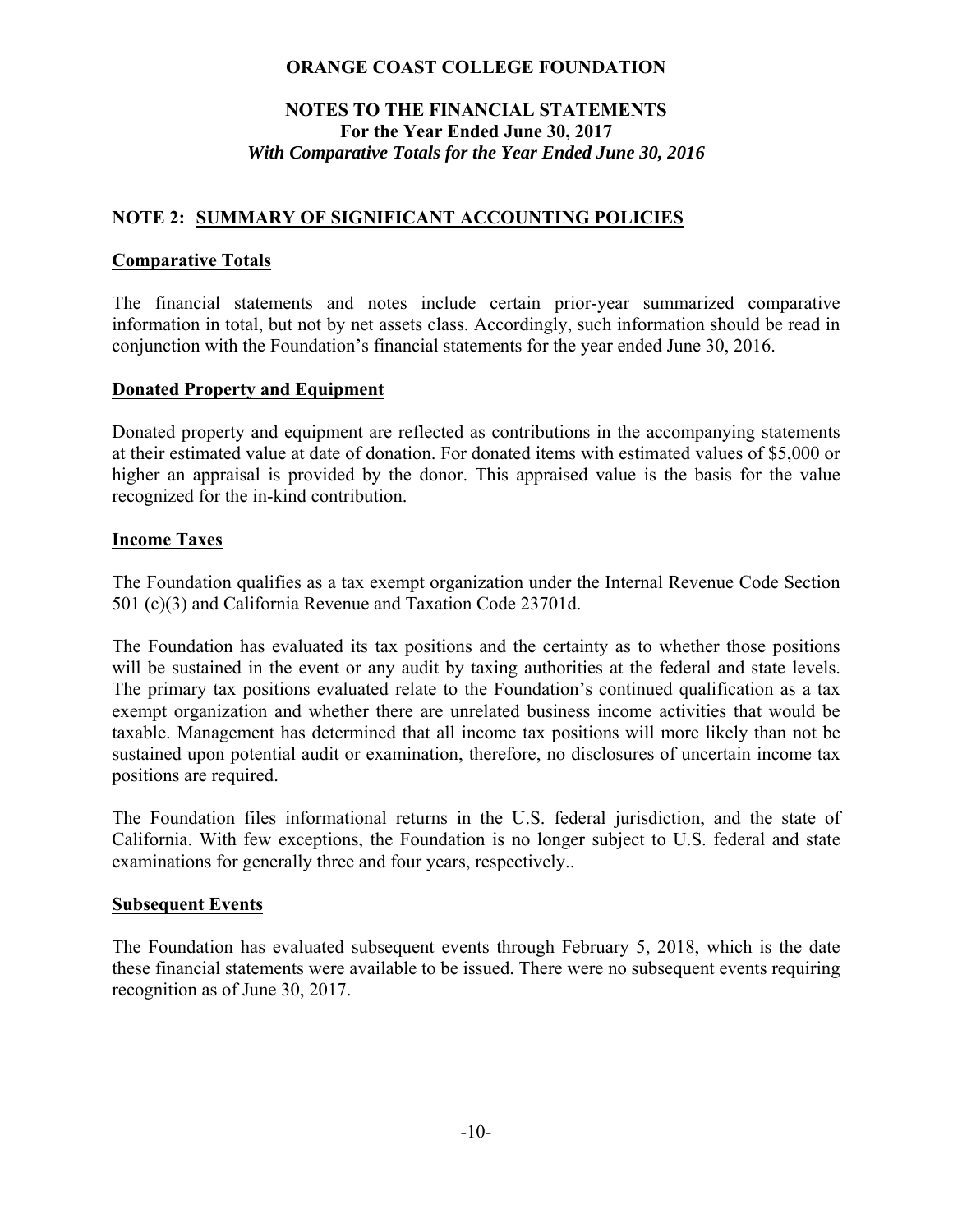# **NOTES TO THE FINANCIAL STATEMENTS For the Year Ended June 30, 2017**  *With Comparative Totals for the Year Ended June 30, 2016*

# **NOTE 3: CONCENTRATION OF CREDIT RISK**

### **Deposits**

Custodial credit risk is the risk that, in the event of a financial institution's failure, the Foundation may not be able to recover its deposits. The Foundation occasionally has a need to maintain cash balances in excess of the amount insured by the Federal Deposit Insurance Corporation (FDIC) limit of \$250,000. At June 30, 2017 and 2016, none of the Foundation's cash balance were exposed to an uninsured credit risk.

#### **Investments**

Investments with brokers are insured by the Securities Investor Protection Corporation (SIPC) up to \$500,000 of which \$250,000 may be cash. Insurance protects assets in the case of brokerdealer insolvency and not against decline in market values. As of June 30, 2017 and 2016, the Foundation had investments in excess of the SIPC insurance amount; however the Foundation believes it is not exposed to any significant credit risk on its cash balances.

#### **Notes receivable**

The credit risk for notes receivable is concentrated to one borrower with an acceptable credit rating. Realization of the notes receivable is dependent on various individual economic conditions. The notes receivable is secured by the vessel Torea and carried at the estimated net realizable value. As of June 30, 2017, the Foundation had no significant concentrations of credit risk.

#### **NOTE 4: NOTES RECEIVABLE**

The Foundation held a promissory note from Adaptive Development LLC, dated October 15, 2015 in the amount of \$78,666 for the sale of the vessel Torea. Interest on the note is calculated at 5 percent. The principal and interest is due on a quarterly basis with the final payment due on or before October 15, 2018. At June 30, 2017, the outstanding principal due is \$40,781. Interest included in investment income is \$2,804.

Management has determined that the notes receivable are fully collectible; therefore, no allowance for uncollectible accounts is considered necessary at June 30, 2017.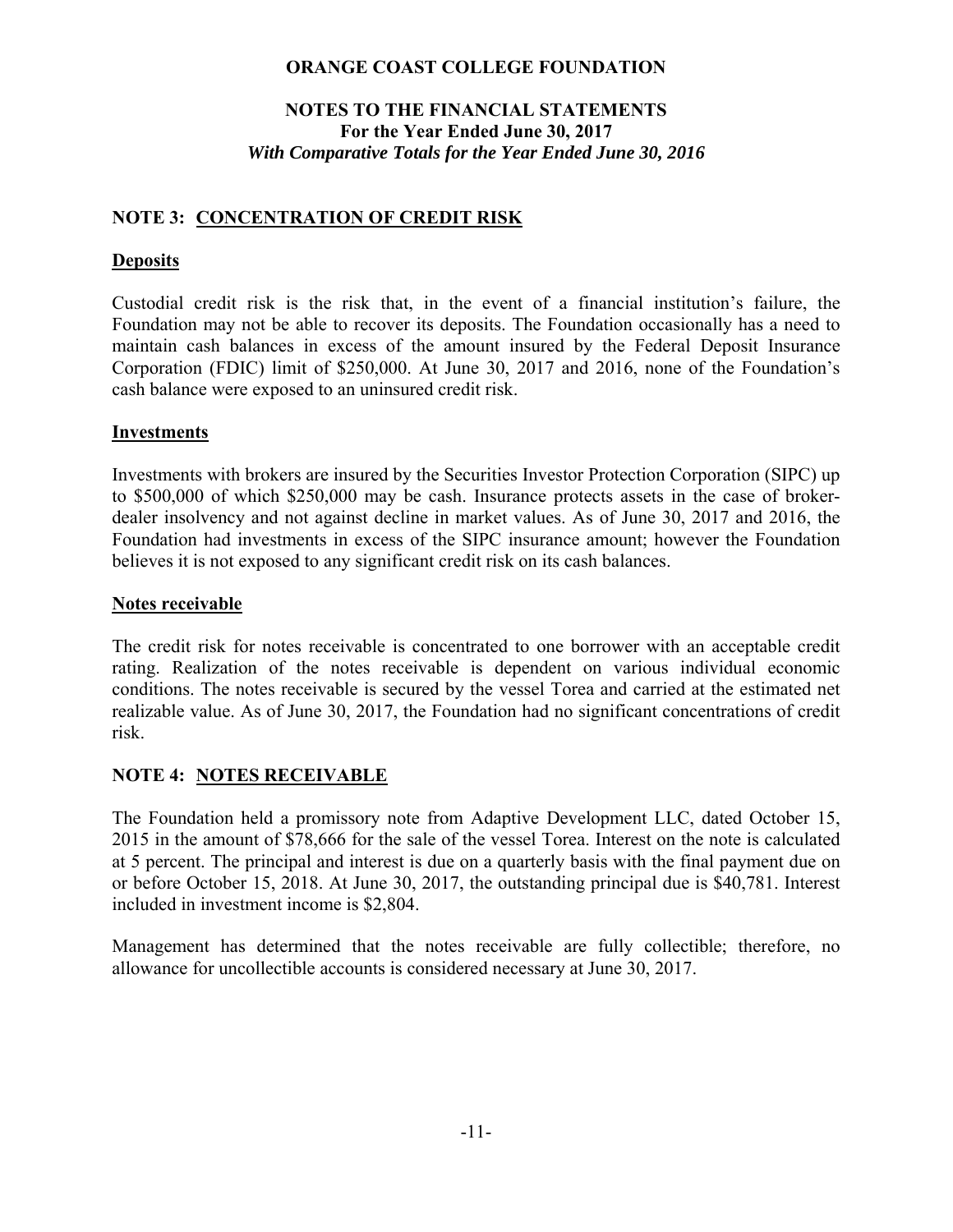### **NOTES TO THE FINANCIAL STATEMENTS For the Year Ended June 30, 2017**  *With Comparative Totals for the Year Ended June 30, 2016*

#### **NOTE 5: PLEDGES RECEIVABLE**

Unconditional promises to give are as follows:

|          |               | June 30, 2016 |
|----------|---------------|---------------|
| 140.000  | S             | 200,000       |
| 120,000  |               | 50,000        |
| 260,000  |               | 250,000       |
| (14.426) |               | (12, 826)     |
| 245.574  |               | 237.174       |
|          | June 30, 2017 |               |

Pledges receivable have been discounted to present value using a discount rate of 2.10%.

### **NOTE 6: INVESTMENTS**

Investments are recorded at cost at date of acquisition or fair value at date of donation. As of June 30, 2017 and 2016, investments are reported at fair value. Cost and fair values at June 30, 2017 and 2016 are as follows:

|                             |               | June 30, 2017 |               |               |
|-----------------------------|---------------|---------------|---------------|---------------|
|                             | Cost          | Fair Value    | Cost          | Fair Value    |
| Level 1                     |               |               |               |               |
| Money market                | \$<br>122,271 | \$<br>122,271 | \$<br>294.583 | \$<br>294,583 |
| Fixed income                | 5,133,528     | 5,124,205     | 4,843,508     | 4,844,926     |
| Marketable equity           | 9,272,668     | 11,139,720    | 7,729,627     | 8,229,021     |
| Level 3                     |               |               |               |               |
| Real estate                 | 593.331       | 679,098       | 476,132       | 557,130       |
| Venture capital/partnership | 322,813       | 364,560       | 233,800       | 260,821       |
| Hedge fund                  | 757,885       | 760,123       | 500,000       | 577,606       |
| <b>Total</b>                | \$16,202,496  | \$18,189,977  | \$14,077,650  | \$14,764,087  |

Levels 1 through 3 have been assigned to the fair value measurement of investments. The fair value level of measurement is determined as follows:

Level 1 - quoted prices in an active market for identical assets.

- Level 2 quoted prices for similar assets and market-corroborated inputs.
- Level 3 the organization's own assumptions about market participation, including assumptions about risk, developed based on the best information available in the circumstances.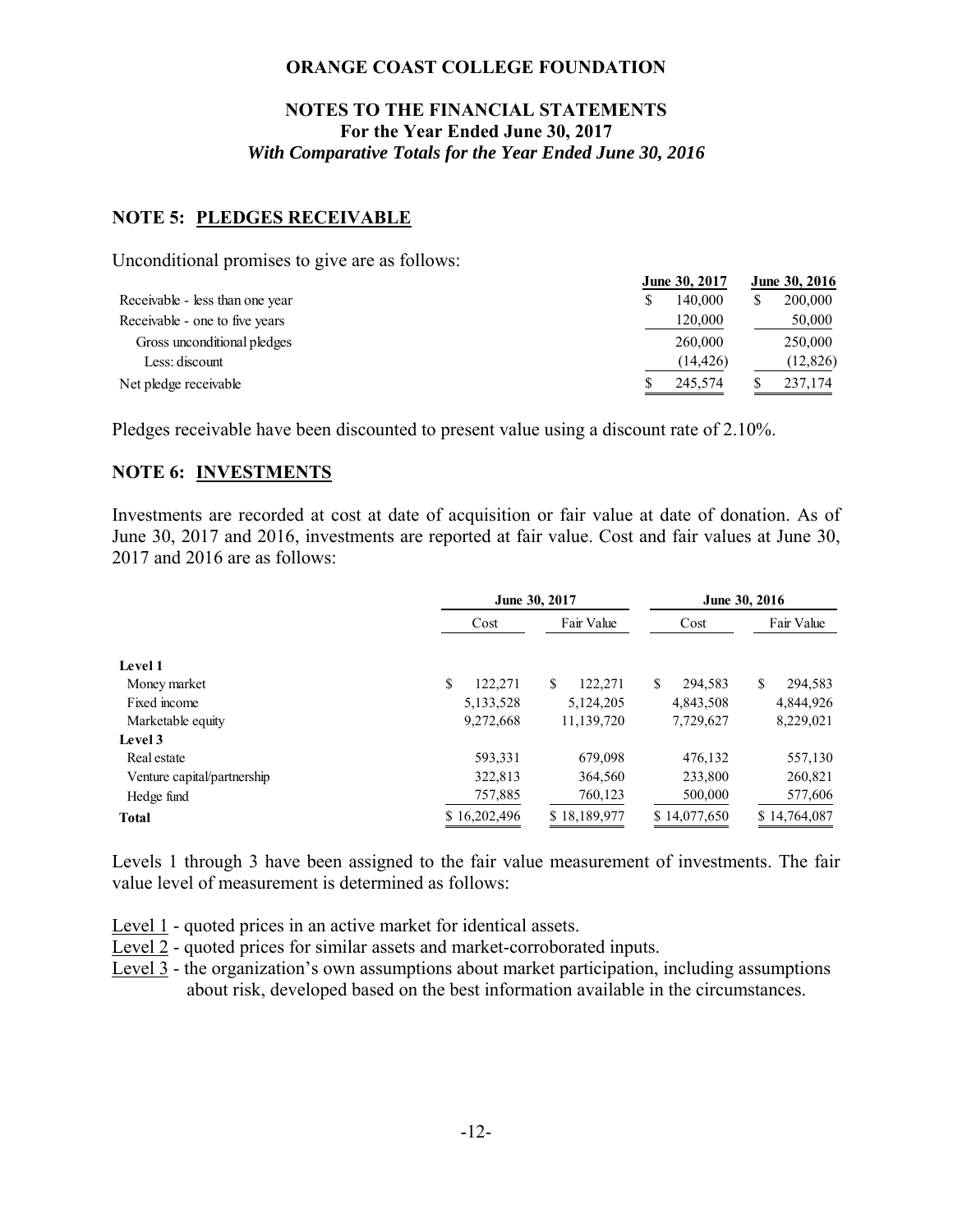### **NOTES TO THE FINANCIAL STATEMENTS For the Year Ended June 30, 2017**  *With Comparative Totals for the Year Ended June 30, 2016*

#### **NOTE 6: INVESTMENTS**

Investment return for the years ended June 30, 2017 and 2016are as follows:

|                                   | June 30, 2017 | June 30, 2016 |
|-----------------------------------|---------------|---------------|
| Investment income, net of expense | \$371,430.00  | 315.783       |
| Net realized gain (loss)          | 325,470       | (35,608)      |
| Net unrealized gain (loss)        | 1,221,820     | (302, 676)    |
| Total                             | \$1,918,720   | (22, 501)     |

The fair value of the Foundation's investments in certain real estate, venture capital/partnerships and hedge funds have been reported using the exchange rates or local market prices as reported by the management of the respective alternative investment. Therefore, the amounts reported by the alternative investment fund are classified as Level 3.

The table below presents information about recurring fair value measurements that use significant unobservable inputs (Level 3 measurements):

|                                                    |    |                    | Capital | Venture     |                |                 |
|----------------------------------------------------|----|--------------------|---------|-------------|----------------|-----------------|
|                                                    |    | <b>Real Estate</b> |         | Partnership | Hedge Fund     | Total           |
| Balance at July 1, 2016                            | \$ | 557,130            | \$      | 260,821     | \$<br>577,606  | \$<br>1,395,557 |
| Total gains or losses for the period               |    | 4,769              |         | 14,726      | (75,368)       | (55, 873)       |
| Purchases and sales                                |    |                    |         |             |                |                 |
| Purchases                                          |    | 122,000            |         | 116,963     | 757,885        | 996,848         |
| <b>Sales</b>                                       |    | (4,801)            |         | (27,950)    | (500,000)      | (532, 751)      |
| Transfer to level 1                                |    |                    |         |             |                |                 |
| Balance at June 30, 2017                           | S  | 679,098            | S       | 364,560     | \$<br>760,123  | \$<br>1,803,781 |
| Gains and losses for the period included in        |    |                    |         |             |                |                 |
| the change in unrestricted net assets              | \$ | 199                | \$      |             | \$<br>117,885  | \$<br>118,084   |
| Change in unrealized gain and losses for the       |    |                    |         |             |                |                 |
| period included in the change in net assets,       |    |                    |         |             |                |                 |
| for assets held at the end of the reporting period |    | 4,570              |         | 14,726      | (193, 253)     | (173, 957)      |
| Total gains (losses) for the period                | S  | 4,769              |         | 14,726      | \$<br>(75,368) | \$<br>(55, 873) |

# **NOTE 7: INVESTMENT WITH FOUNDATION FOR CALIFORNIA COMMUNITY COLLEGES (FCCC)**

The Foundation has entered into a partnership arrangement with the California Community Colleges Scholarship Endowment (CCCSE) through the Foundation for California Community Colleges (FCCC). The FCCC has an investment advisory committee charged with the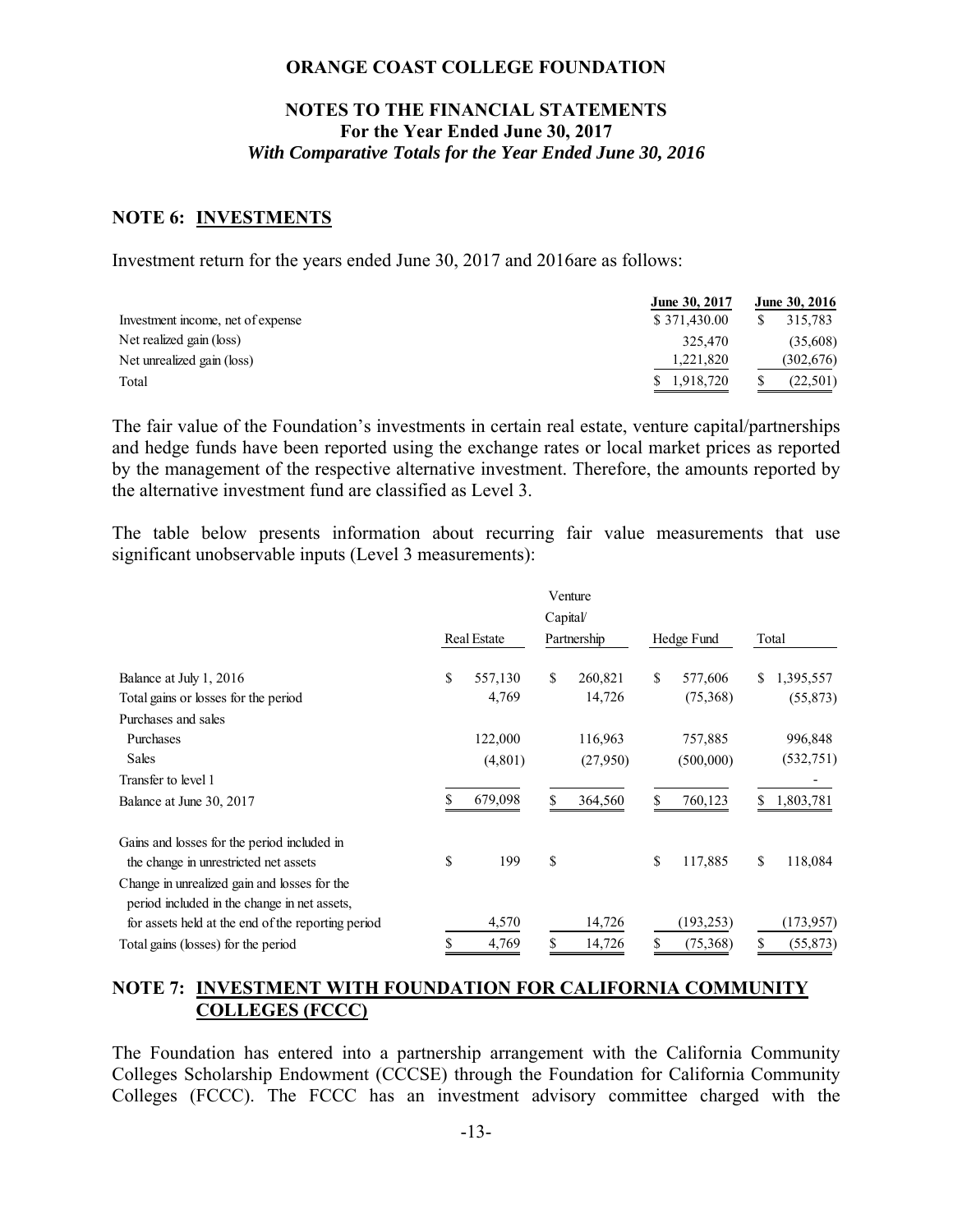#### **NOTES TO THE FINANCIAL STATEMENTS For the Year Ended June 30, 2017**  *With Comparative Totals for the Year Ended June 30, 2016*

# **NOTE 7: INVESTMENT WITH FOUNDATION FOR CALIFORNIA COMMUNITY COLLEGES (FCCC)**

responsibility for directing and monitoring the investment management of the CCCSE's assets.

The Foundation has transferred a total of \$22,486 to the FCCC. These funds are invested in a pooled investment fund held by the FCCC. At June 30, 2017 the fair value of this investment was \$23,218, which consisted of cash of \$1,161, equity mutual funds of \$15,092 and fixed income mutual funds of \$6,965 measured at quoted prices for similar assets and marketcorroborated inputs (Level 2).

The investment and related net change in value by investment class and fund distributions from investment returns have not been reflected in the financial statements; however, changes in FCCC net assets for the year ended June 30, 2017 and summarized information for the year ended June 30, 2016 are presented below:

|                                           | June 30, 2017 |                   |     |                   |   |              | June 30, 2016 |              |
|-------------------------------------------|---------------|-------------------|-----|-------------------|---|--------------|---------------|--------------|
|                                           |               | Temporary         |     | Permanently       |   |              |               |              |
|                                           |               | <b>Restricted</b> |     | <b>Restricted</b> |   | <b>Total</b> |               | <b>Total</b> |
| Investments with FCCC, beginning of year  | \$            | $(485)$ \$        |     | 22,486            | S | 22,001       | S             | 24,558.00    |
| Investment return:                        |               |                   |     |                   |   |              |               |              |
| Investment income, net of expenses        |               | 415               |     |                   |   | 415          |               | 427          |
| Net apprecation (realized and unrealized) |               | 2,269             |     |                   |   | 2,269        |               | (984)        |
| Total investment return                   |               | 2,684             |     |                   |   | 2,684        |               | (557)        |
| <b>Disbursments</b>                       |               |                   |     |                   |   |              |               |              |
| Fund distribution                         |               | (1, 467)          |     |                   |   | (1, 467)     |               | (2,000)      |
| Total disbursments                        |               | (1, 467)          |     |                   |   | (1, 467)     |               | (2,000)      |
| Change in value, FCCC investments         |               | 1,217             |     |                   |   | 1,217        |               | (2,557)      |
| Investments with FCCC, end of year        |               | 732               | \$. | 22,486            | S | 23,218       | S             | 22,001       |

The CCCSE was set up to provide matching scholarships funds for California community colleges. The CCCSE was formed through a generous \$50 million matching commitment from the Osher Foundation and an initial contribution of \$25 million. The CCCSE began to distribute scholarship funding from the initial \$25 million gift to each participating community college in the 2009-10 year. The allocation is based on each college's full time equivalent students (FTES) and each scholarship will be valued at \$1,000 for a school year.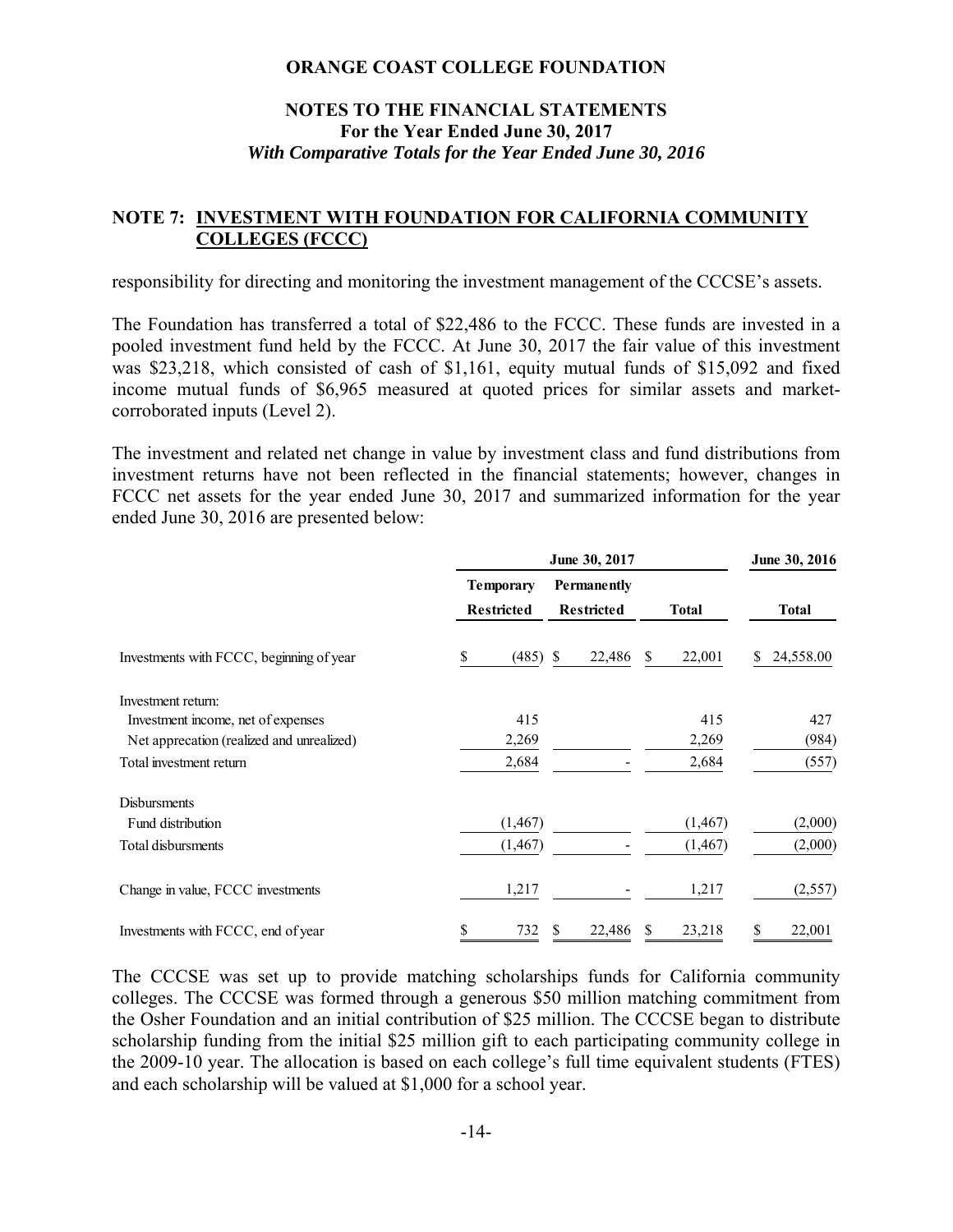# **NOTES TO THE FINANCIAL STATEMENTS For the Year Ended June 30, 2017**  *With Comparative Totals for the Year Ended June 30, 2016*

# **NOTE 8: PROPERTY AND EQUIPMENT**

Property and equipment at June 30, 2017 and 2016 consisted of the following:

|                                | Balance<br>July 1, 2016 | <b>Additions</b> | Transfers and<br>Deletions | Balance<br>June 30, 2017 |
|--------------------------------|-------------------------|------------------|----------------------------|--------------------------|
| Capital assets                 |                         |                  |                            |                          |
| Non-depreciable:               |                         |                  |                            |                          |
| Land                           | \$<br>10,000            | \$               | \$<br>(10,000)             | \$                       |
| Depreciable:                   |                         |                  |                            |                          |
| Equipment                      | 518,113                 | 3,991,630        | (4,021,390)                | 488,353                  |
| <b>Boats</b>                   | 8,570,407               | 4,696,250        | (2,011,400)                | 11,255,257               |
| Total costs and donated assets | 9,098,520               | 8,687,880        | (6,042,790)                | 11,743,610               |
| Accumulated depreciation       |                         |                  |                            |                          |
| Equipment                      | (79,240)                | (13,627)         |                            | (92, 867)                |
| <b>Boats</b>                   | (2,360,152)             | (1,852,484)      | 384,059                    | (3,828,577)              |
| Total accumulated depreciation | (2,439,392)             | (1,866,111)      | 384,059                    | (3,921,444)              |
| Net property and equipment     | 6,659,128<br>S          | 6,821,769<br>\$  | \$ (5,658,731)             | \$<br>7,822,166          |
| Assets held for sale           | \$<br>98,298            | 28,350           | (25,000)                   | S<br>101,648             |

The costs of certain California Department of Boating and Waterways (DBW) owned boats, which are used by the Foundation in connection with the College's educational programs, are not reflected in the statement of financial position because asset titles remain with the DBW.

# **NOTE 9: ASSETS HELD FOR SALE**

The Foundation accepts boats and marine equipment to support the College's School of Sailing and Seamanship (the School). Gifts made to the Foundation support 30% of the School's budget. Boats and marine equipment not used in the program are held for sale. As of June 30, 2017 and 2016, the carrying value is \$101,648 and \$98,298, respectively.

The boats and equipment are recorded at fair market value at the date of donation. Because the items in inventory are typically held for a very short time, this carrying value is not adjusted. Management has chosen to recognize any change in value when realized due to economic uncertainties.

### **NOTE 10: SALE OF DONATED ASSETS**

The Foundation records donated assets at their fair value on the date of the donation. For donated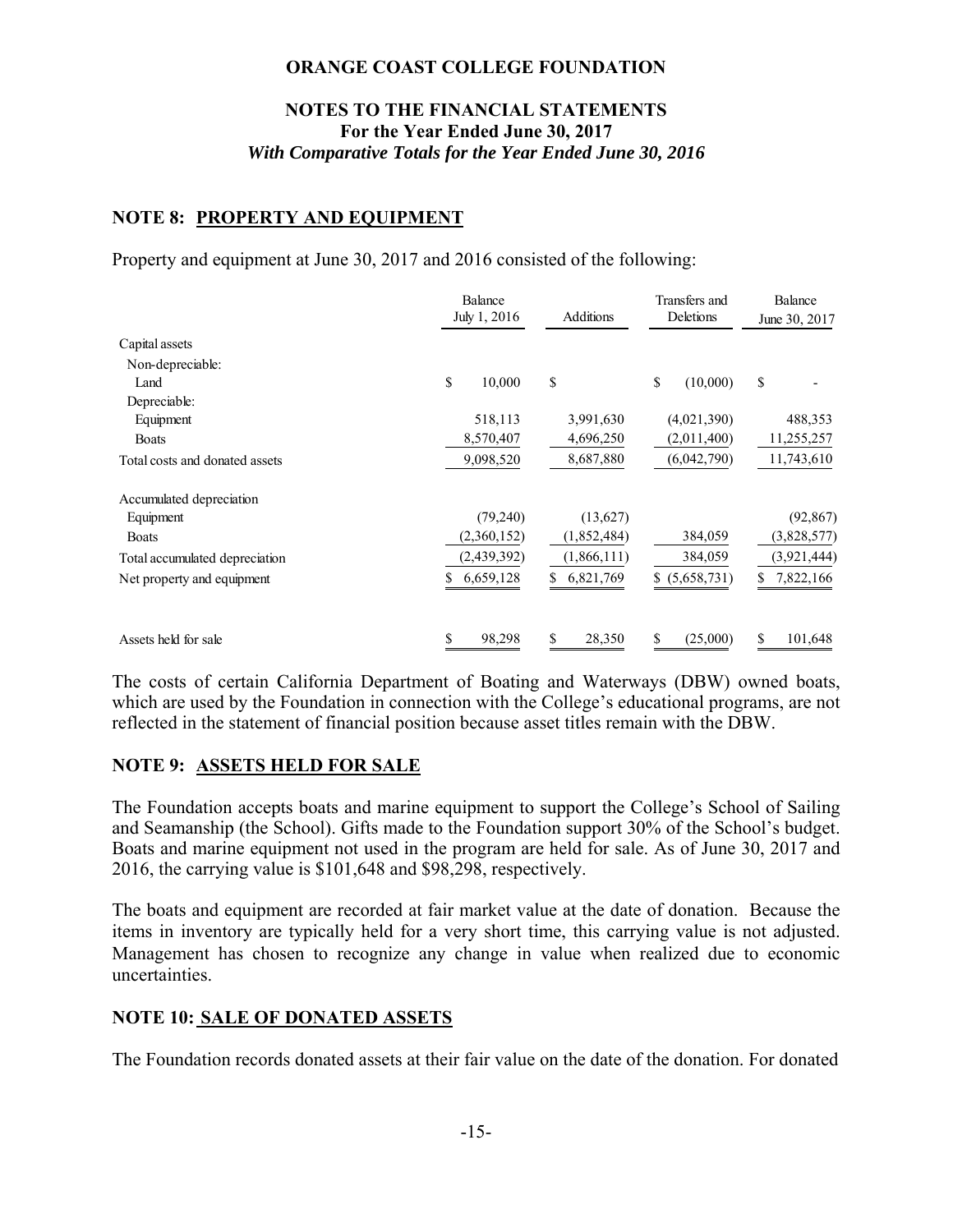# **NOTES TO THE FINANCIAL STATEMENTS For the Year Ended June 30, 2017**  *With Comparative Totals for the Year Ended June 30, 2016*

## **NOTE 10: SALE OF DONATED ASSETS**

items used for instructional purposes, these items are recognized as property and equipment and depreciated as described in Note 2. Upon the disposal or sale of the property and equipment, the Foundation recognizes either a gain or loss from the disposal or sale of the donated assets. Sale of donated assets of boats and marine equipment for the years ended June 30, 2017 and 2016 is as follows:

|                        | June 30, 2017 |            |              | June 30, 2016 |  |  |
|------------------------|---------------|------------|--------------|---------------|--|--|
| Net proceeds from sale |               | 397.234    | S.           | 653.239       |  |  |
| Less net value*        |               | (576, 342) |              | (945, 713)    |  |  |
| Net gain(loss) on sale |               | (179, 108) | <sup>S</sup> | (292, 474)    |  |  |

\*Net value is the original donated value less accumulated depreciation.

## **NOTE 11: CHARTER FEES**

Certain boats donated to the Foundation may be leased for a period of approximately two years, with an option to purchase. Income is recognized in the year received. During the fiscal year 2016-17, charter fees and depreciation expenses were \$831,688 and \$1,373,514, respectively. During the fiscal year 2015-16, charter fees and depreciation expenses were \$804,170 and \$751,017, respectively.

#### **NOTE 12: RESTRICTIONS AND LIMITATIONS OF NET ASSET BALANCES**

Temporary restricted net assets consist of the following at June 30, 2017 and 2016:

|                                | June 30, 2017  | June 30, 2016  |
|--------------------------------|----------------|----------------|
| Scholarships and grants        | 5,083,574<br>S | 4,668,503<br>S |
| College and student assistance | 19,742,589     | 14,944,098     |
| Capital projects:              |                |                |
| Art pavilion                   | 59,984         | 54,963         |
| Recycling center               | 410,707        | 404,463        |
| Planetarium                    | 665,920        | 506,754        |
| Sailing center expansion       | 910,212        | 1,438,764      |
| Total                          | 26,872,986     | 22,017,545     |

#### **NOTE 13: NET ASSETS RELEASED FROM RESTRICTIONS**

Net assets of \$4,339,978 were released from temporary donor restrictions during the fiscal year 2016-17. The Foundation met donor imposed restrictions by incurring qualified expenses.